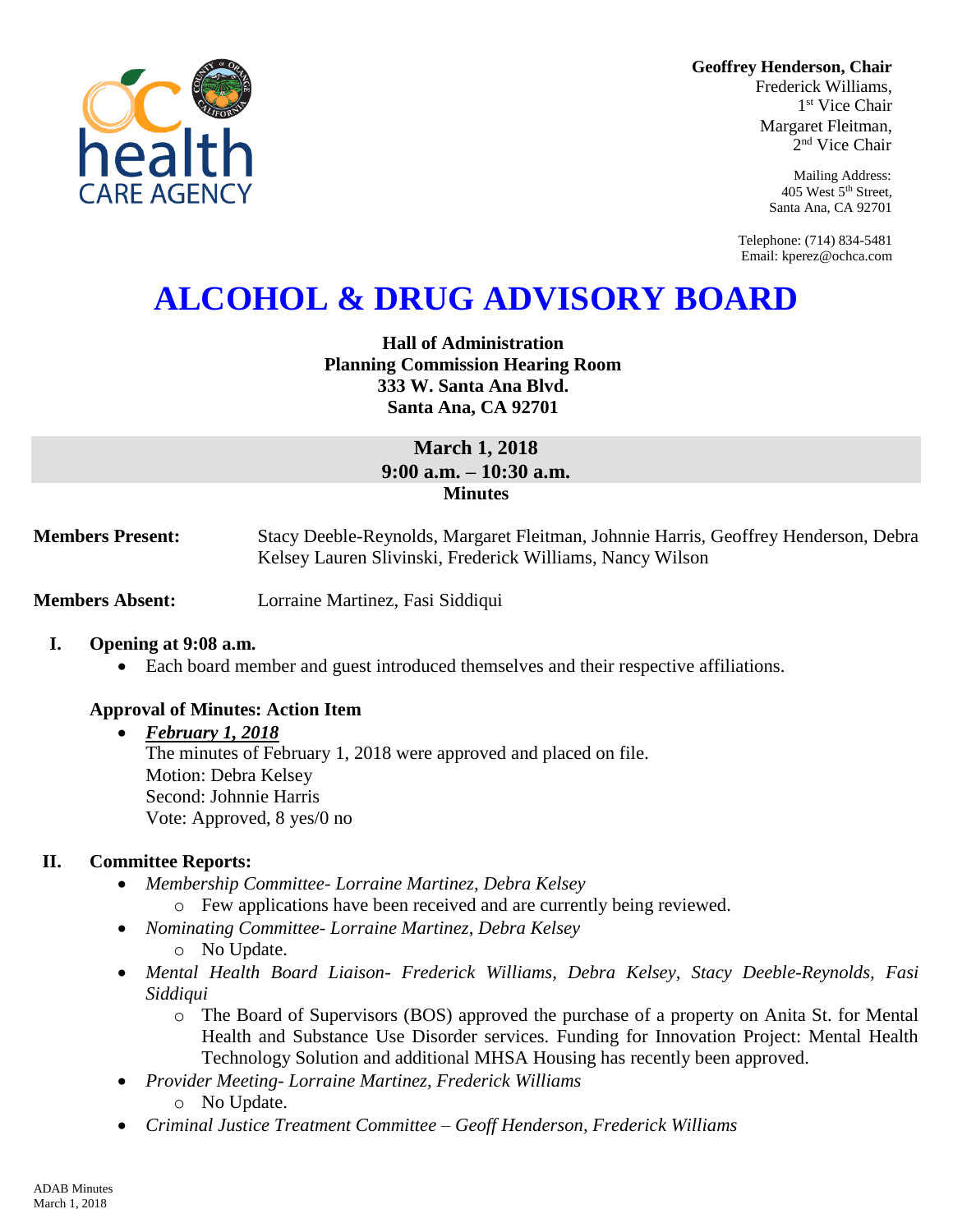- $\circ$  There is a bill that proposes imposing penalties for under age (under the age of 21) marijuana use similar to under age use of alcohol with driving offenses and suspension of driver's license.
- *Community Forum Planning Committee– Geoff Henderson, Lorraine Martinez, Debra Kelsey, Margaret Fleitman, Lauren Slivinski*
	- o Even though the Opioid Forum has taken place, this committee will continue to exist and identify new community forums to plan.
- Community Collaborative Committee:
	- o *Drug Prevention Coalition: Margaret Fleitman*
		- Meets in Mission Viejo every  $3<sup>rd</sup>$  Wednesday of the month. Western Youth Services did a presentation at the last meeting, and recent talks have centered on implications of marijuana legalization.
	- o *Orange County RX & OTC Coalition: Margaret Fleitman*
		- No Update.
	- o *Orange County Substance Abuse Prevention Network (OCSAPN): Stacy Deeble-Reynolds*
		- Recently, OCSAPN sponsored Vietnamese Families Wellness Conference, which is a parent led project that focuses on improving youth mental health of Vietnamese community. Turning Point Center for Families is the next spotlight agency, presenting at the next meeting on March 23, 2018.
	- o *Mental Health Services ACT (MHSA) Steering Committee: Lorraine Martinez, Stacy Deeble-Reynolds, Frederick Williams, Fasi Siddiqui*
		- No Update. Next meeting is on March 19, 2018.

## **III. Old Business:**

- Letter of Support for Drug Medi-Cal: Geoff Henderson shared that he did not have the letter of support drafted due to concerns and questions that still needed to be answered/clarified. Sandra Fair will assist with the language of the letter and the board will continue to further discuss Drug Medi-Cal during the BHS updates.
- A motion was made to change the dark meeting from August 2, 2018 to July 5, 2018, which was seconded and approved.

# **IV. New Business:**

 Geoff Henderson shared that the newly establish Housing Council held a meeting recently, he made a public comment to remind the council that they consider drug and alcohol addiction issues when planning. Geoff Henderson also shared he attended a CalOptima event where Sandra Fair did a presentation on Drug Medi-Cal and discussions took place on how CalOptima will partner with the County when it comes to Drug Medi-Cal implementation.

## **V. Presentation/Discussion:**

## *Brown Act Compliance, Role/Purpose of ADAB and Advising County Director and the Board of Supervisors* Massoud Shamel, Deputy County Counsel Brett O'Brien, LMFT, Director of Children, Youth and Prevention Behavioral Health

Massoud Shamel presented on Alcohol and Drug Advisory Board (ADAB) and The Brown Act. Under the ADAB bylaws he reviewed the membership, duties, committees and quorum. Under the Brown Act, he reviewed various ad hoc committees, various types of meetings and sessions and requirements for those meetings and sessions, as well as enforcement of the Brown Act.

Brett O'Brien informed the board that they advise two entities: Alcohol and Drug Administrator which is the Behavioral Health Director, Mary Hale and the Board of Supervisors. One way is to meet directly with the Behavioral Health Director or his/her designee, as well as the Board of Supervisors. He asked the